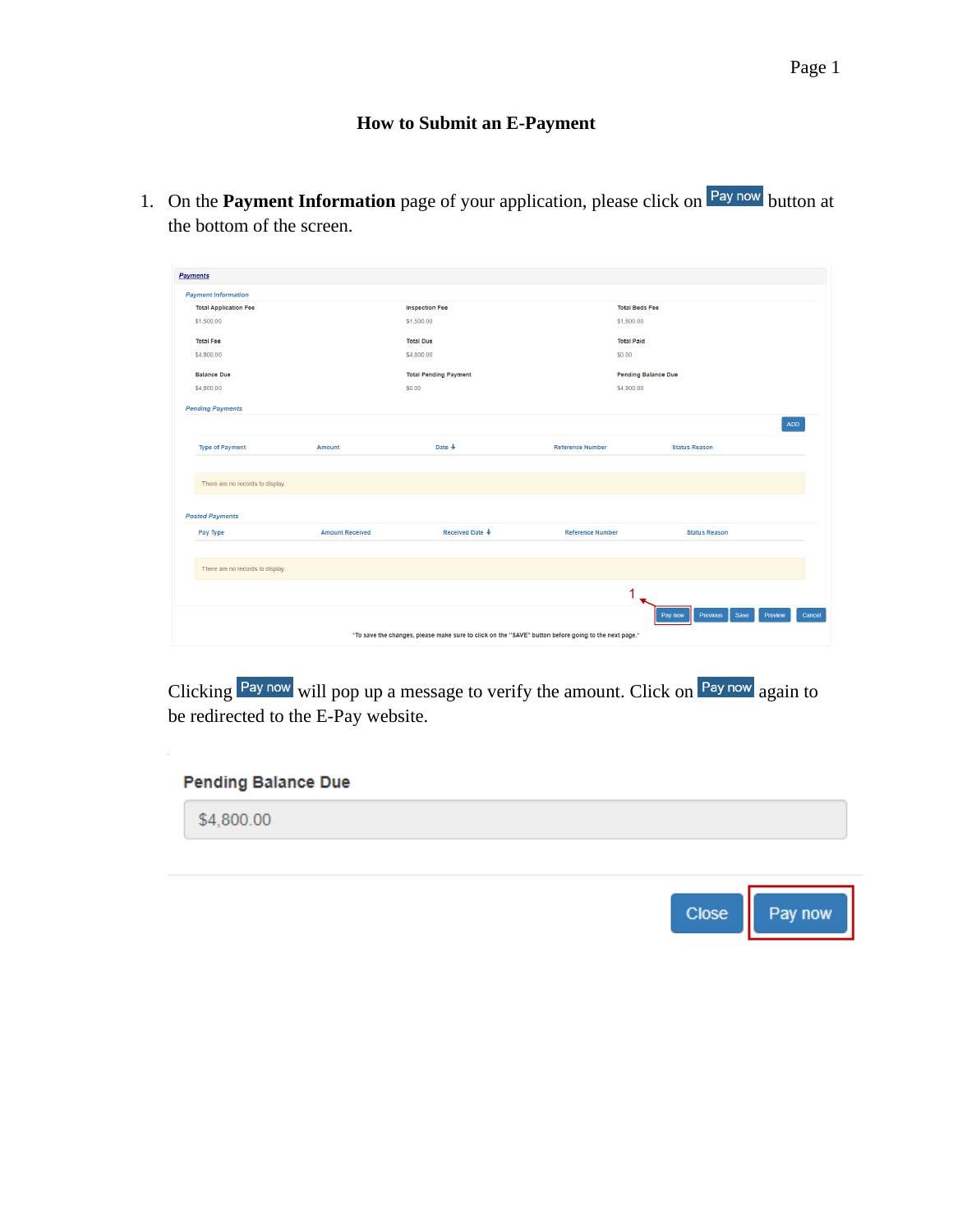- 2. After clicking on <sup>Pay now</sup> you will be redirected to the Department of Health E-Payment page.
	- 2.1 Please verify that the facility type and the application type are correct.
	- 2.2 Please fill out the form with appropriate information.
	- 2.3 Select the desired payment type and verify the payment amount is correct. Please enter the security message as shown on your screen.
	- 2.4 Click on  $\frac{1}{2}$  continue if you want to make the payment or click on **RESET** to clear the page and start over.

## *Please note any field with an asterisk\* is required for a final submission of the application.*

**STATE OF NEW JERSEY NJ Health DEPARTMENT OF HEALTH Payer Application**  $2.1$ Application Name: Ambulatory Care Facility - Renewal **Individual Or Business Entity Information** \*Trade or Individual Name(If applicable): John Appleseed Inc. \*Physical Address(Trade or Home): Physical Address Line 2: 123 Main Avenue \*City:  $*$ State:  $\star$  7in: NEW JERSEY 08608 Trenton \*Phone Number: Fax: \*Email Address:  $123 - 456 - 7890$ John.Doe@test.com **Responsible Party Information** \*Last Name: \*First Name: Doe John  $\blacktriangleright$  2.2 **Application Type Information**  $\overline{\bigcirc}$  New Registration <sup>®</sup> Renewal Pertinent Number (may be required for some applications) Expiration Date:(mm/dd/yyyy) Number: 123456 **Add Row Payment Information** Electronic Check Payment C Credit Card Payment \* Select the type of service  $*$  Amount: 10000.00  $\div$  2.3 zskm 10 Refresh **Security Message: Not Case Sensitive** Enter Security Message: bv5km1d1  $\div 2.4$ **CONTINUE** RESET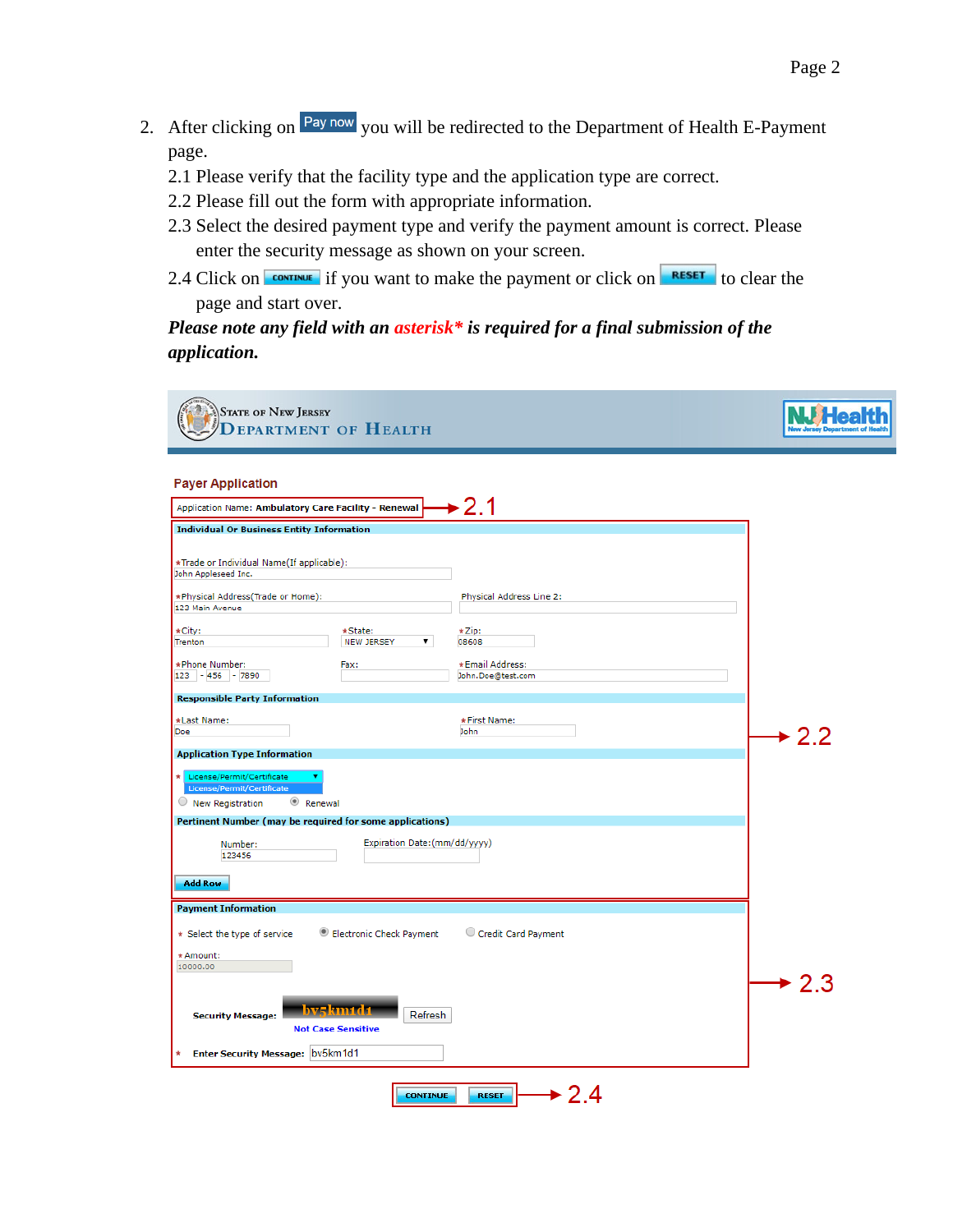# **If Electronic Check Payment:**

÷

3. Once you click  $\frac{1}{2}$ , the system will display a preview page. Please verify that the information displayed is correct. If correct, click on **CONFIRM**. If the information is incorrect, click on  $\boxed{\text{EPII}}$  to make the corrections.

| <b>STATE OF NEW JERSEY</b><br>PARTMENT OF HEALTH                                                          |                                 |                                                                                        |                          |  |
|-----------------------------------------------------------------------------------------------------------|---------------------------------|----------------------------------------------------------------------------------------|--------------------------|--|
| <b>Payer Application</b>                                                                                  |                                 |                                                                                        |                          |  |
| Application Name: Ambulatory Care Facility - Renewal                                                      |                                 |                                                                                        |                          |  |
| <b>Indiviual Or Business Entity Info</b>                                                                  |                                 |                                                                                        |                          |  |
| *Trade or Individual Name:<br>John Appleseed Inc.<br>* Physical Address Line 1:<br><b>123 Main Avenue</b> |                                 |                                                                                        | Physical Address Line 2: |  |
| * City:<br><b>Trenton</b>                                                                                 | * State:<br><b>NJ</b>           | * Zip:<br>08608                                                                        |                          |  |
| * Phone Number:<br>123 - 456 - 7890                                                                       | Fax:                            | *Email Address:<br>John.Doe@test.com                                                   |                          |  |
| <b>Responsible Party Information</b>                                                                      |                                 |                                                                                        |                          |  |
| *Last Name:<br><b>Doe</b>                                                                                 |                                 | * First Name:<br><b>John</b>                                                           |                          |  |
| <b>Application Type Information</b>                                                                       |                                 |                                                                                        |                          |  |
| Application Description: License/Permit/Certificate                                                       |                                 |                                                                                        |                          |  |
| Application Type: Renewal                                                                                 |                                 |                                                                                        |                          |  |
| <b>Registration Number(If applicable)</b>                                                                 |                                 |                                                                                        |                          |  |
| *Number:                                                                                                  |                                 | <b>Expiration Date:</b>                                                                |                          |  |
| 123456                                                                                                    |                                 |                                                                                        |                          |  |
| <b>Payment Information</b>                                                                                |                                 |                                                                                        |                          |  |
| * Select the type of service                                                                              | <b>Electronic Check Payment</b> |                                                                                        |                          |  |
| *Amount: \$10000.00                                                                                       |                                 |                                                                                        |                          |  |
|                                                                                                           |                                 | Note: Please use EDIT button to edit the information. Do not click on the back button. |                          |  |
|                                                                                                           |                                 | <b>CONFIRM</b><br><b>EDIT</b>                                                          | 3                        |  |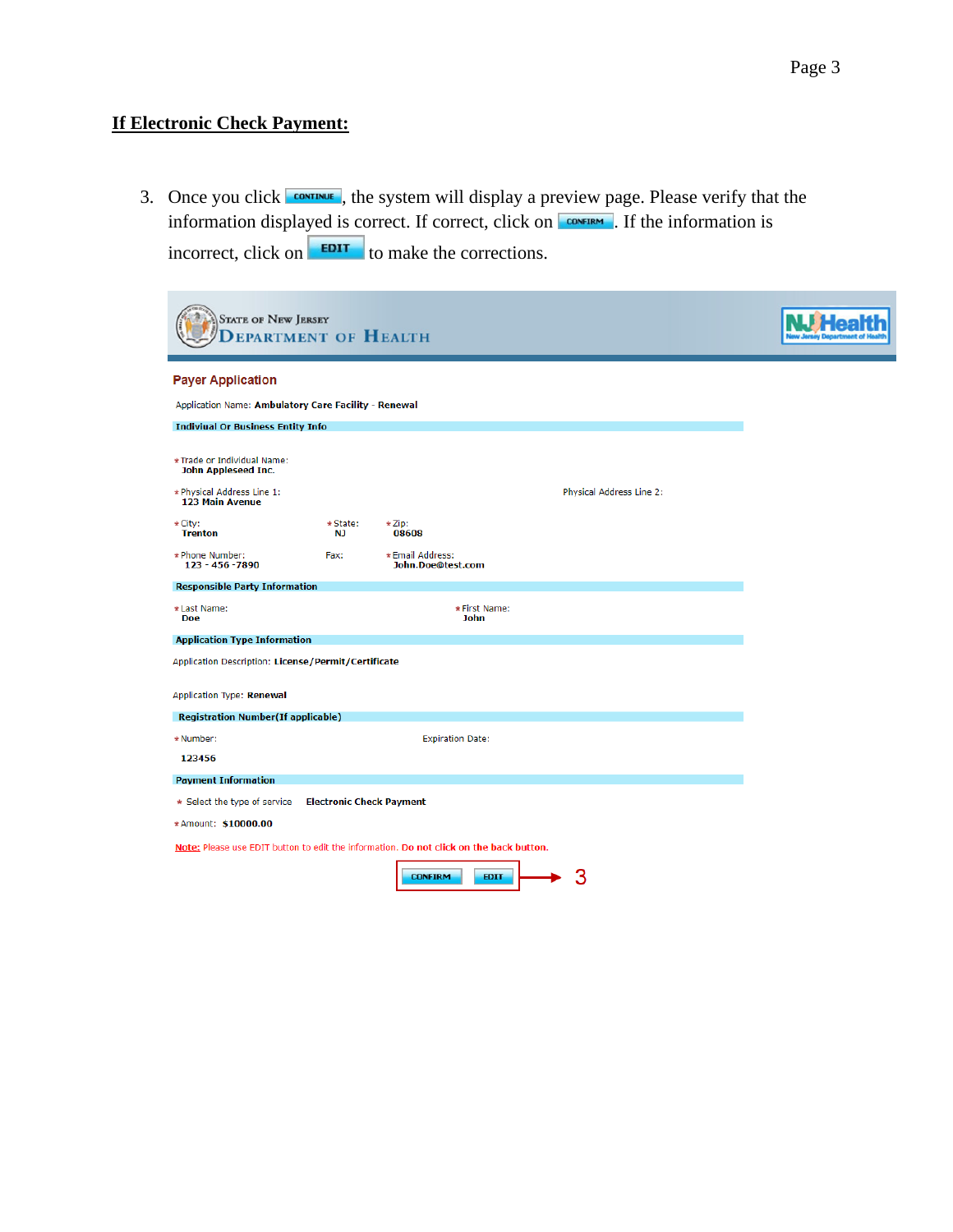- 4. Clicking **CONFIRM** will take you the payment information page. On this page, please answer the question.
	- 4.1 Please select your account type, either **"Checking"** or **"Savings"**. Then proceed to enter your bank information and click on **SUBMIT** to proceed with the payment process or click on **RESET** to clear the page and start over.

| <b>STATE OF NEW JERSEY</b>                                                                                           | <b>EPARTMENT OF HEALTH</b>                                                                                                                                                                                                                                                                                                                                                                                                                  |  |
|----------------------------------------------------------------------------------------------------------------------|---------------------------------------------------------------------------------------------------------------------------------------------------------------------------------------------------------------------------------------------------------------------------------------------------------------------------------------------------------------------------------------------------------------------------------------------|--|
| <b>Payment Information</b>                                                                                           |                                                                                                                                                                                                                                                                                                                                                                                                                                             |  |
| <b>Payer Information</b>                                                                                             |                                                                                                                                                                                                                                                                                                                                                                                                                                             |  |
| Last Name: Doe                                                                                                       | First Name: John                                                                                                                                                                                                                                                                                                                                                                                                                            |  |
| <b>Electronic Check Payment</b>                                                                                      | In order to comply with new banking rules, please answer the following question:<br>* Will the funds for the payment come from an account outside of the United States: $\bigcirc$ Yes $\circledast$ No                                                                                                                                                                                                                                     |  |
| My Name<br><b>My Address</b><br>My City, State ZIP<br>Pay to the<br>order of<br>The Bank Name<br><b>Bank Address</b> | 101<br>50 989 979 98 1<br>19<br><b>Dollars</b>                                                                                                                                                                                                                                                                                                                                                                                              |  |
|                                                                                                                      | $12 \quad 34567890 \,\mathrm{m}$<br>1: 1234567891:<br>101<br><b>Bank Routing Number</b>                                                                                                                                                                                                                                                                                                                                                     |  |
| the $\mathbf{r}$ : $\mathbf{r}$ symbols)                                                                             | <b>Your Account Number</b><br>(Routing number is 9 digits between)<br>(Account number)<br>usually to the left of !! )                                                                                                                                                                                                                                                                                                                       |  |
|                                                                                                                      | Please refer to the sample check above to identify your bank's routing number and your bank account number on an unused check from<br>the bank account that the payment will be withdrawn.                                                                                                                                                                                                                                                  |  |
|                                                                                                                      | Enter your Bank's Routing Number and Account Number as it appears on your check. The Routing Number is the 9-digit number at the<br>bottom left of your check. The Account Number is to the right of the Routing Number. DO NOT enter any special characters in your<br>account number. DO NOT enter the unused check number as part of the account number.<br>If you have any questions regarding these numbers, please contact your bank. |  |
|                                                                                                                      | <b>Electronic Check Information</b>                                                                                                                                                                                                                                                                                                                                                                                                         |  |
| *Bank Routing Number:                                                                                                | 123456789                                                                                                                                                                                                                                                                                                                                                                                                                                   |  |
| *Bank Account Number:                                                                                                | 1234567890<br>► <i>ለ</i> ላ                                                                                                                                                                                                                                                                                                                                                                                                                  |  |

\*Account Type:

\*Amount:

Checking  $\Psi$ \$10000.00

**SUBMIT** 

RESET

 $\div$  4.1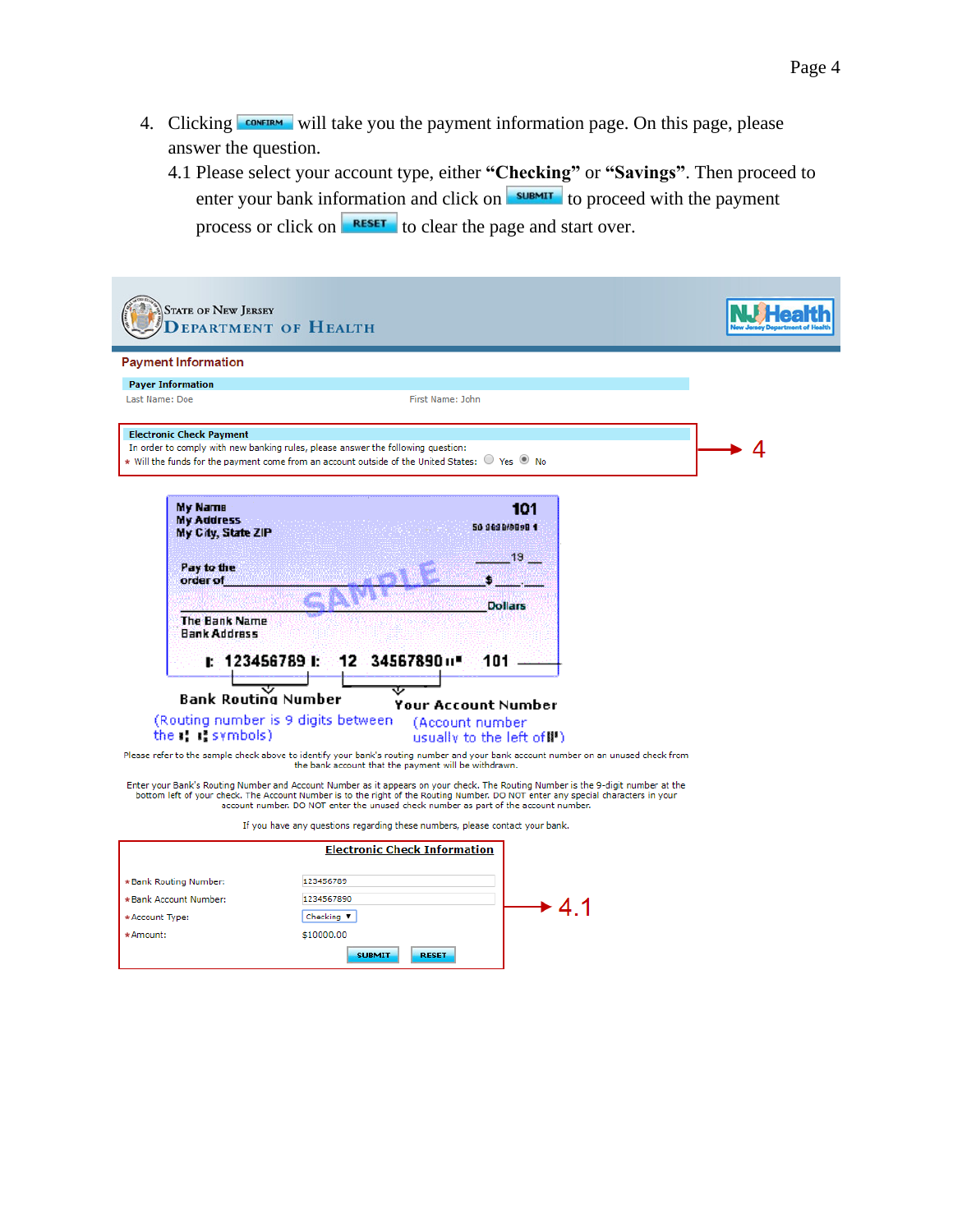5. After clicking on  $\sqrt{s_{\text{UBMIT}}}$ , you will be asked to verify the information and to agree to allow the State of New Jersey to debit the amount you see on the page. If the information is correct, click on  $\sqrt{\frac{SUBMITECHECK}{N}}$  to submit the payment. You can also click on  $\sqrt{\frac{RETLURN}{N}}$  to cancel the payment process.

| <b>STATE OF NEW JERSEY</b><br><b>EPARTMENT OF HEALTH</b>                                            |                                                                                                                                                                                                                                                                                                                                                                                                                                                                                                                                                                                                                                                                                                                                                                                                                         |  |
|-----------------------------------------------------------------------------------------------------|-------------------------------------------------------------------------------------------------------------------------------------------------------------------------------------------------------------------------------------------------------------------------------------------------------------------------------------------------------------------------------------------------------------------------------------------------------------------------------------------------------------------------------------------------------------------------------------------------------------------------------------------------------------------------------------------------------------------------------------------------------------------------------------------------------------------------|--|
| <b>Check Confirmation</b>                                                                           |                                                                                                                                                                                                                                                                                                                                                                                                                                                                                                                                                                                                                                                                                                                                                                                                                         |  |
| <b>Payer Information</b>                                                                            |                                                                                                                                                                                                                                                                                                                                                                                                                                                                                                                                                                                                                                                                                                                                                                                                                         |  |
| Last Name:                                                                                          | <b>First Name:</b>                                                                                                                                                                                                                                                                                                                                                                                                                                                                                                                                                                                                                                                                                                                                                                                                      |  |
| Doe                                                                                                 | John                                                                                                                                                                                                                                                                                                                                                                                                                                                                                                                                                                                                                                                                                                                                                                                                                    |  |
| your payment will be debited from your account on the settlement date.<br>Payer Contact Information | Please Verify all of the information below for accuracy. If all the information is correct, please press the "Process ECheck" button and                                                                                                                                                                                                                                                                                                                                                                                                                                                                                                                                                                                                                                                                                |  |
| <b>Electronic Check Payment</b>                                                                     |                                                                                                                                                                                                                                                                                                                                                                                                                                                                                                                                                                                                                                                                                                                                                                                                                         |  |
|                                                                                                     | <b>E-Check Debit Information</b>                                                                                                                                                                                                                                                                                                                                                                                                                                                                                                                                                                                                                                                                                                                                                                                        |  |
| *Bank Routing Number:                                                                               | 123456789                                                                                                                                                                                                                                                                                                                                                                                                                                                                                                                                                                                                                                                                                                                                                                                                               |  |
| *Bank Account Number:                                                                               | 1234567890                                                                                                                                                                                                                                                                                                                                                                                                                                                                                                                                                                                                                                                                                                                                                                                                              |  |
| * Account Type:                                                                                     | Checking                                                                                                                                                                                                                                                                                                                                                                                                                                                                                                                                                                                                                                                                                                                                                                                                                |  |
| $*$ Amount:                                                                                         | \$10000.00                                                                                                                                                                                                                                                                                                                                                                                                                                                                                                                                                                                                                                                                                                                                                                                                              |  |
| following business day.<br>information call the EFT Unit @(609) 292-9292                            | A return and/or payment accepted and confirmed for processing on or before 11:59 PMnn the due date, or legally extended due dtae,<br>will be deemed timely filed and paid even though the actual Settlement Date assigned by the ACH Banking System may be after the<br>due date or legally extended due date. If the due date falls on a weekend or a legal holiday, the due date is legally extended to the<br>Important EFT Filer Information: You have designed a bank account that differs from the bank account information currently on file<br>with the New Jersey Division of Revenue EFT Unit. This information must be updated using an account revision request form and<br>submitted to the EFT Unit for future EFT payments to be credited to your account. Any questions about updating your EFT banking |  |
|                                                                                                     | * I authorize the State of New Jersey to debit the bank account listed above for the amount of \$10000.00? <sup>1</sup> Yes No                                                                                                                                                                                                                                                                                                                                                                                                                                                                                                                                                                                                                                                                                          |  |
|                                                                                                     | <b>RETURN</b><br><b>SUBMIT ECHECK</b>                                                                                                                                                                                                                                                                                                                                                                                                                                                                                                                                                                                                                                                                                                                                                                                   |  |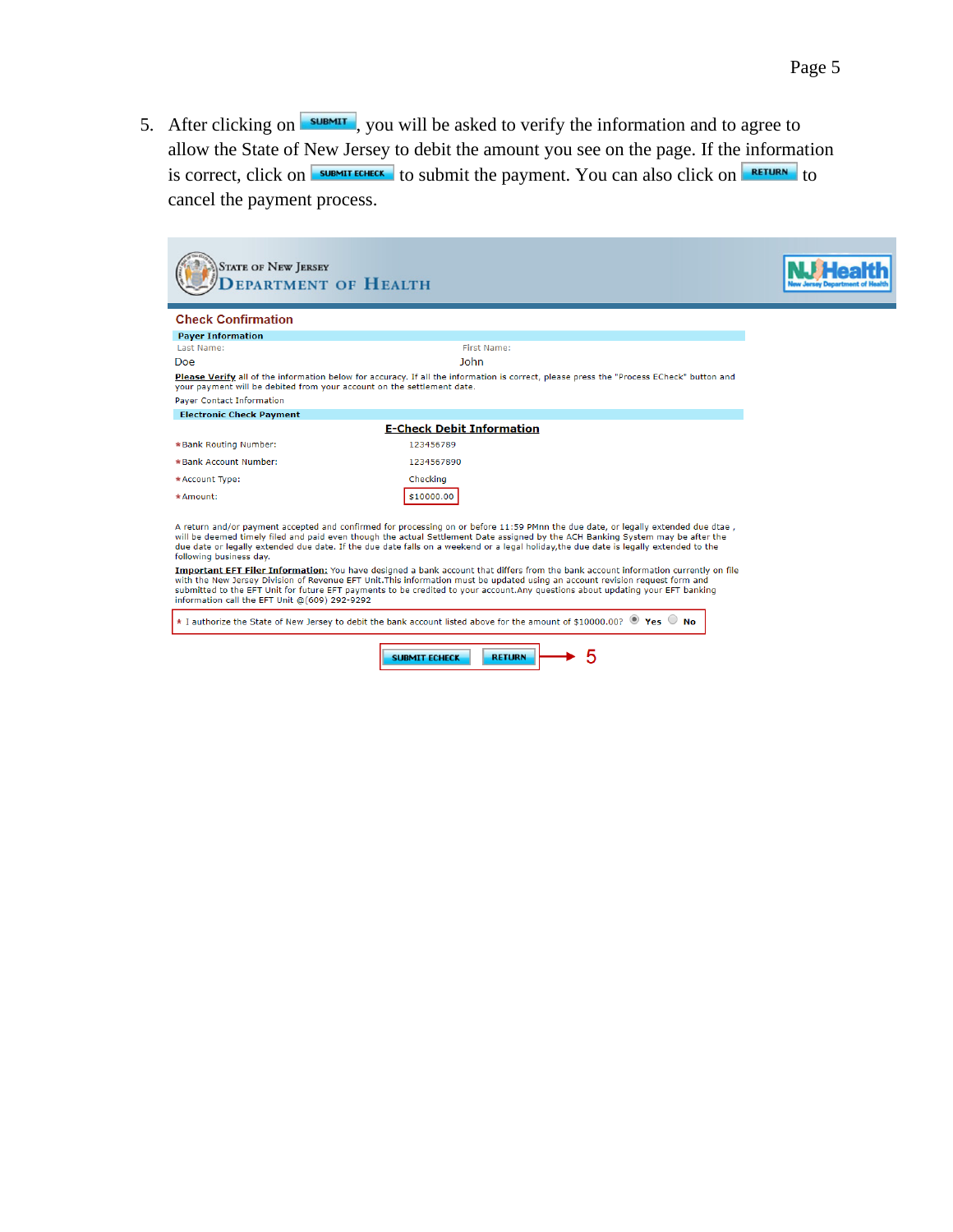### **If Credit Card Payment:**

**NOTE:** There is a service charge/convenience fee for facilities that choose the credit card payment option.

Customer credit card information is not retained by State of New Jersey (Department of Health).

6. Once you click  $\frac{1}{\sqrt{2}}$ , the system will display a preview page. Please verify that the information displayed is correct. If correct, click on  $\overline{\text{COMFIRM}}$ . If the information is incorrect, click on  $\begin{array}{|c|c|} \hline \text{EPI} & \text{to make the corrections.} \hline \end{array}$ 

| <b>STATE OF NEW JERSEY</b><br>EPARTMENT OF HEALTH                                                        |                 |                                                                                        |                          |  |
|----------------------------------------------------------------------------------------------------------|-----------------|----------------------------------------------------------------------------------------|--------------------------|--|
| <b>Payer Application</b>                                                                                 |                 |                                                                                        |                          |  |
| Application Name: Ambulatory Care Facility - Renewal                                                     |                 |                                                                                        |                          |  |
| <b>Indiviual Or Business Entity Info</b>                                                                 |                 |                                                                                        |                          |  |
| *Trade or Individual Name:<br><b>John Appleseed Inc</b><br>* Physical Address Line 1:<br>123 Main Avenue |                 |                                                                                        | Physical Address Line 2: |  |
| * City:<br><b>Trenton</b>                                                                                | * State:<br>NJ. | * Zip:<br>08608                                                                        |                          |  |
| * Phone Number:<br>123 - 456 -7890                                                                       | Fax:            | *Email Address:<br>John.Doe@test.com                                                   |                          |  |
| <b>Responsible Party Information</b>                                                                     |                 |                                                                                        |                          |  |
| *Last Name:<br><b>Doe</b>                                                                                |                 | * First Name:<br><b>John</b>                                                           |                          |  |
| <b>Application Type Information</b>                                                                      |                 |                                                                                        |                          |  |
| Application Description: License/Permit/Certificate                                                      |                 |                                                                                        |                          |  |
| Application Type: Renewal                                                                                |                 |                                                                                        |                          |  |
| <b>Registration Number(If applicable)</b>                                                                |                 |                                                                                        |                          |  |
| * Number:                                                                                                |                 | <b>Expiration Date:</b>                                                                |                          |  |
| 123456                                                                                                   |                 |                                                                                        |                          |  |
| <b>Payment Information</b>                                                                               |                 |                                                                                        |                          |  |
| * Select the type of service  Credit Card Payment                                                        |                 |                                                                                        |                          |  |
| *Amount: \$10000.00                                                                                      |                 |                                                                                        |                          |  |
|                                                                                                          |                 | Note: Please use EDIT button to edit the information. Do not click on the back button. |                          |  |
|                                                                                                          |                 | <b>CONFIRM</b><br><b>EDIT</b>                                                          | 6                        |  |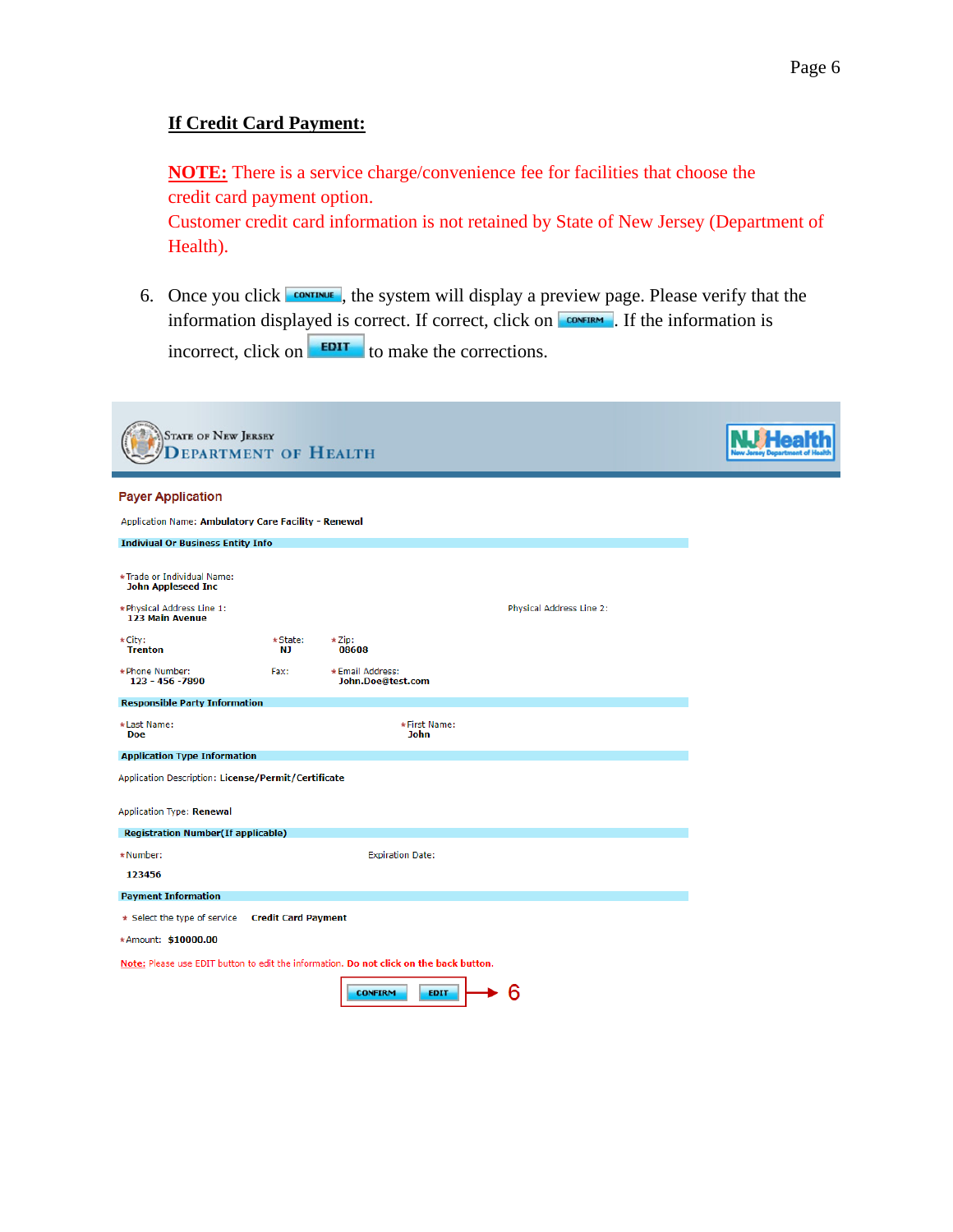7. Please verify the details on the screen. If everything looks good, click on TAgree to The Terms to proceed with the payment process.

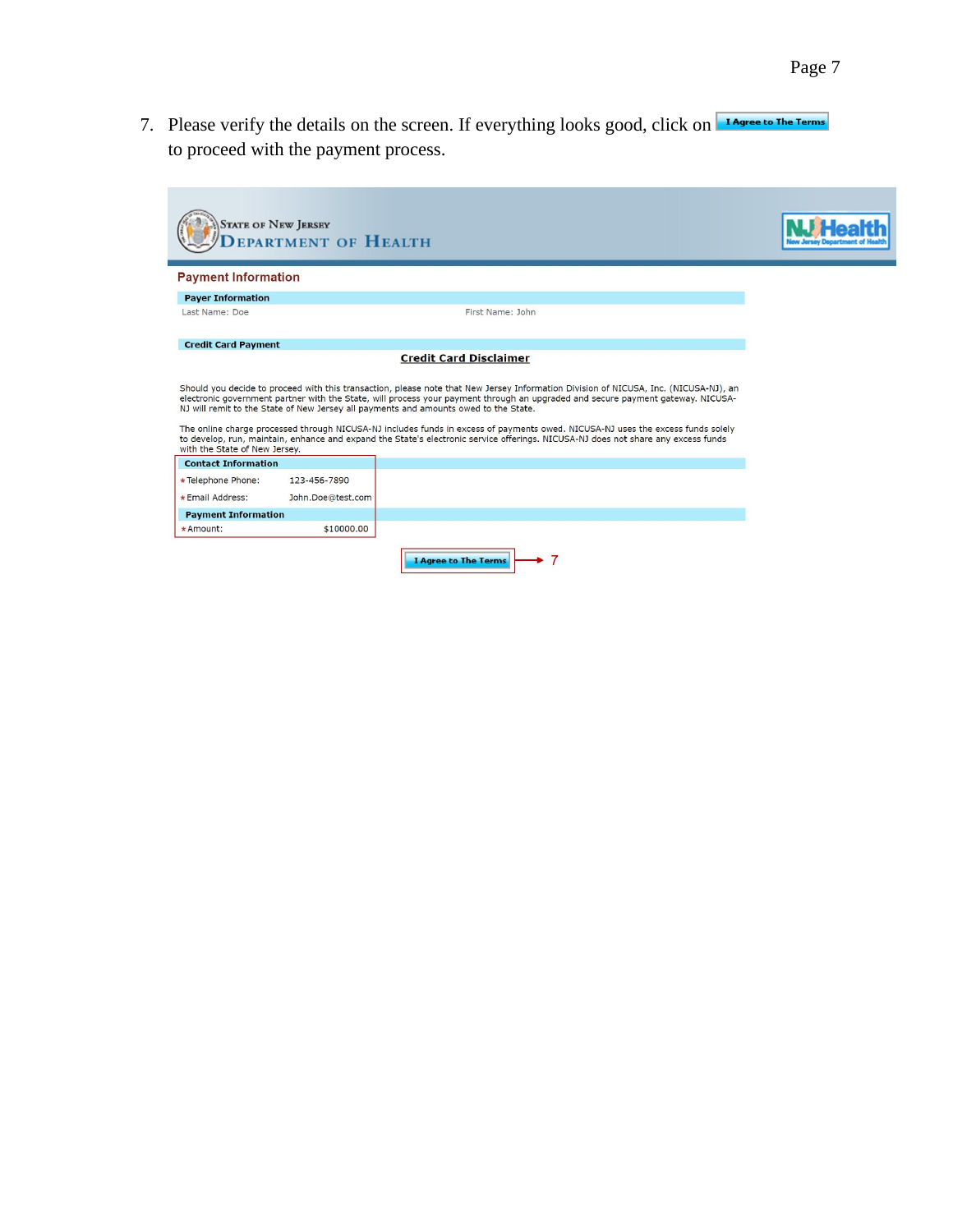8. After agreeing to the credit card disclaimer, you will be directed to the Payment Management Services page. The page should be auto filled with your Billing Information. If it is not, then please fill out the requested information. *Please note any field with an asterisk\* is required for a final submission of the application.*

**NOTE:** There is a service charge/convenience fee for facilities that choose the credit card payment option. Customer credit card information is not retained by State of New Jersey (Department of Health).

| <b>STATE OF NEW JERSEY</b><br>PAYMENT MANAGEMENT SERVICES<br>ard Information.                                                                                                                                                                                                                                                                                                                                                                                                                 |                                                                                            |
|-----------------------------------------------------------------------------------------------------------------------------------------------------------------------------------------------------------------------------------------------------------------------------------------------------------------------------------------------------------------------------------------------------------------------------------------------------------------------------------------------|--------------------------------------------------------------------------------------------|
| <b>Transaction Summary</b><br><b>Description</b><br><b>Health and Senior Services Test Service</b>                                                                                                                                                                                                                                                                                                                                                                                            | <b>Amount</b><br>\$10,000.00<br>\$10,221.00<br>Pay now with New Jersey Government Services |
| <b>Customer Billing Information</b><br>Name*<br>Doe, John<br>Company Name<br>John Appleseed Inc<br>Billing Address *<br>123 Main Avenue<br><b>Billing Address 2</b><br>Billing City *<br>Trenton<br>Country *<br><b>United States</b><br>▾<br>State *<br>New Jersey<br>▼<br>ZIP/Postal Code *<br>08608<br>Phone Number*<br>### ### #### or ##########<br>123-456-7890<br>Fax Number<br>### ### #### or ###########<br>Email Address*<br>Please enter your email address.<br>John.Doe@test.com | 8                                                                                          |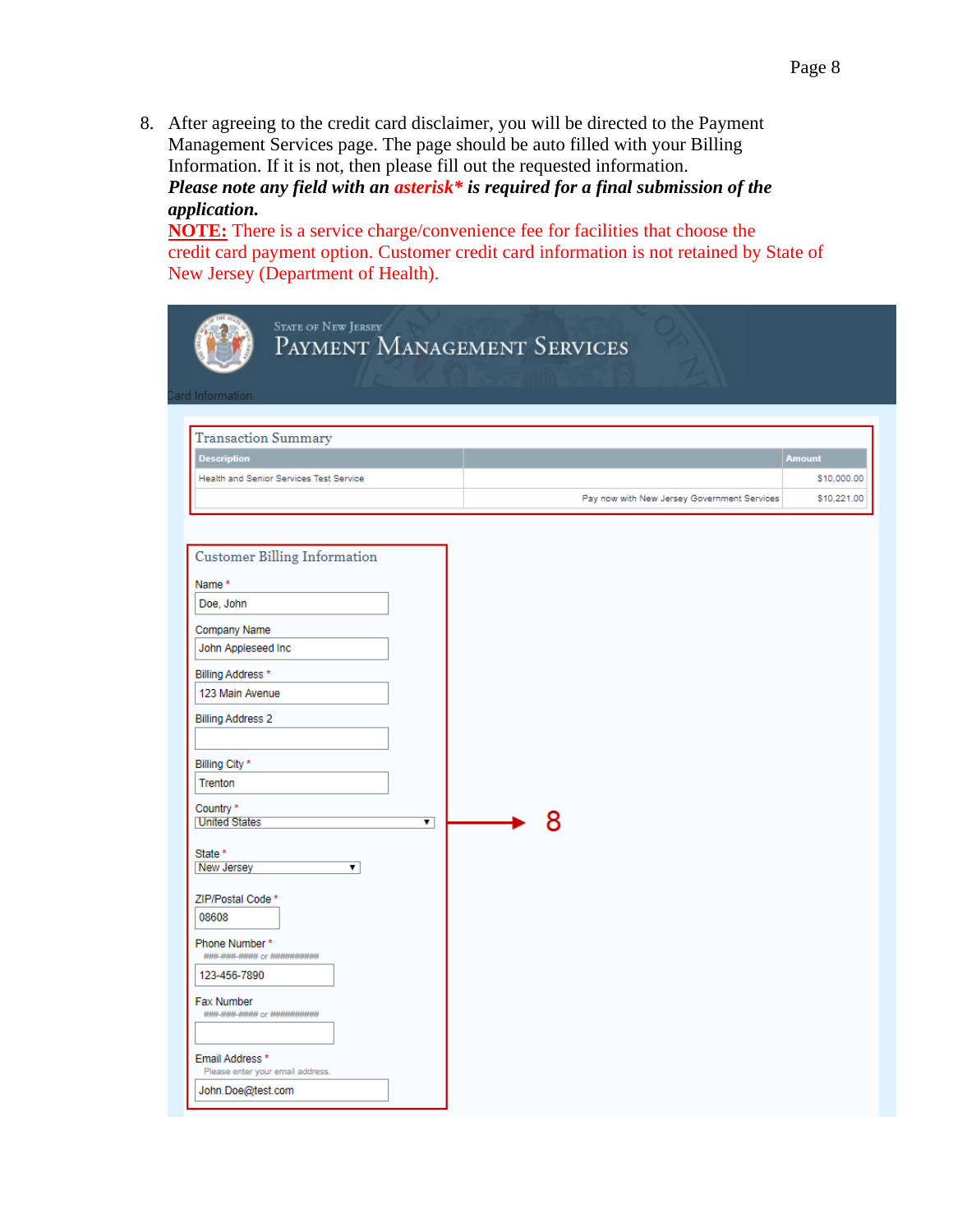9. Once the customer billing information is filled/updated please scroll down the page to add the credit card information. Click on **Continue** to move forward with the payment or you can click Cancel Payment to cancel the payment process.



Complete all required fields [\*]<br>Complete all required fields [\*]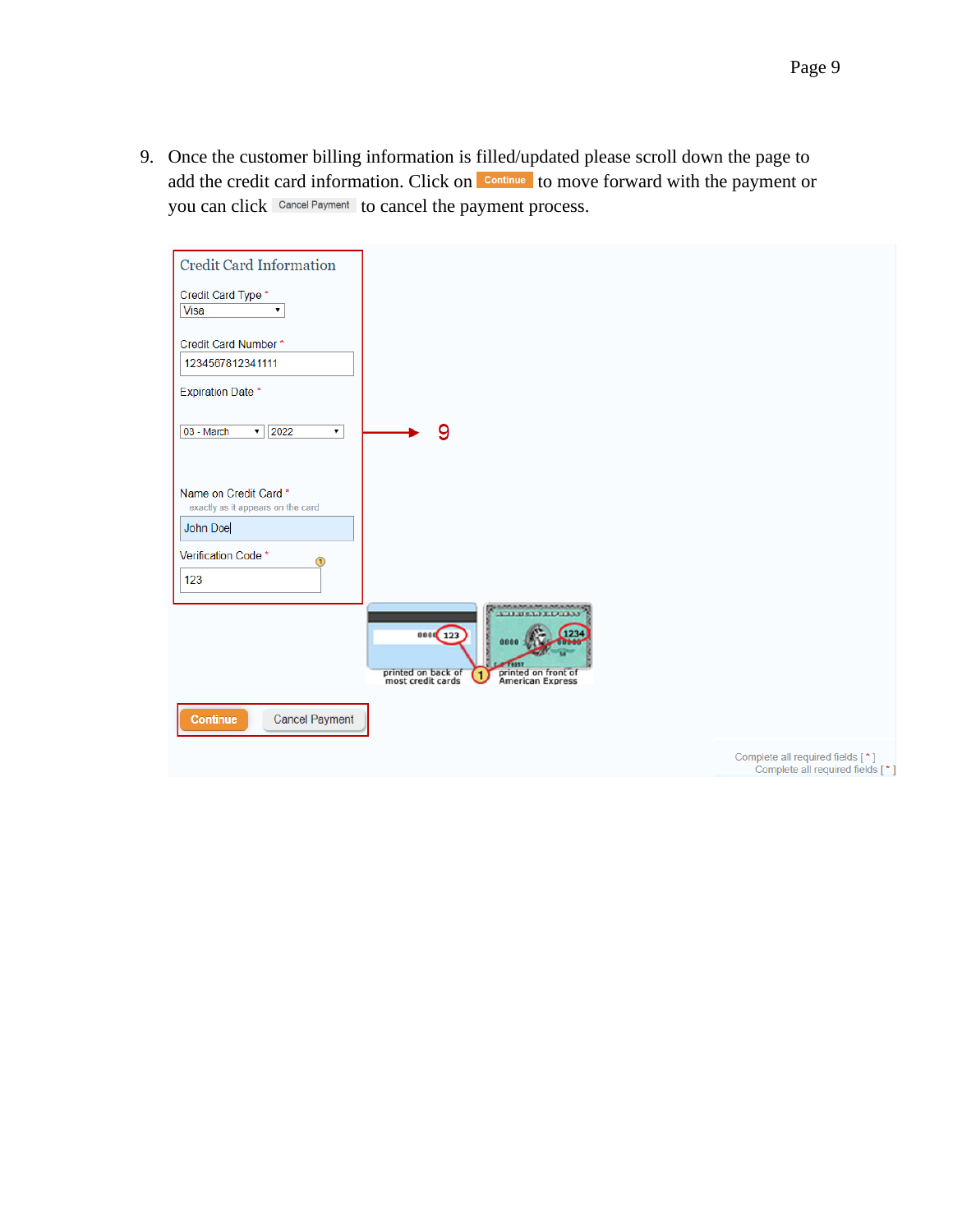10. After clicking on **Continue**, you will be guided to a preview/verification page. Please make sure all the information shown on screen is correct. If anything is not accurate, you can click on  $F<sup>diff</sup>$  to update the information and then click on  $\frac{Make\,Payment}{A}$  to process the payment or you can click Cancel Payment to cancel the payment procedure.

| <b>Transaction Summary</b>                                     |                                             |               |
|----------------------------------------------------------------|---------------------------------------------|---------------|
| <b>Description</b>                                             |                                             | <b>Amount</b> |
| Health and Senior Services Test Service                        |                                             | \$10,000.00   |
|                                                                | Pay now with New Jersey Government Services | \$10,221.00   |
|                                                                |                                             |               |
| <b>Customer Billing Information</b>                            |                                             |               |
| <b>Customer Name</b><br>Doe, John                              |                                             |               |
| <b>Company Name</b><br>John Appleseed Inc                      |                                             |               |
| <b>Billing Address</b><br>123 Main Avenue                      |                                             |               |
| <b>Billing Address 2</b><br><b>Billing City</b><br>Trenton     |                                             |               |
| Country<br>US                                                  |                                             |               |
| <b>State</b><br>NJ                                             |                                             |               |
| ZIP/Postal Code<br>08608                                       |                                             |               |
| <b>Phone Number</b><br>123-456-7890                            |                                             |               |
| <b>Fax Number</b><br><b>Email Address</b><br>John.Doe@test.com |                                             |               |
| Payment Method                                                 |                                             |               |
| Credit Card Type<br><b>VISA</b>                                |                                             |               |
| <b>Credit Card Number</b><br>****** 1111                       |                                             |               |
| <b>Expiration Date</b><br>03 20 22                             |                                             |               |
| Name on Credit Card<br>John Doe                                |                                             |               |
| <b>Verification Code</b><br>$***$                              |                                             |               |
| <b>Make Payment</b><br><b>Cancel Payment</b><br>Edit           | $\div$ 10                                   |               |